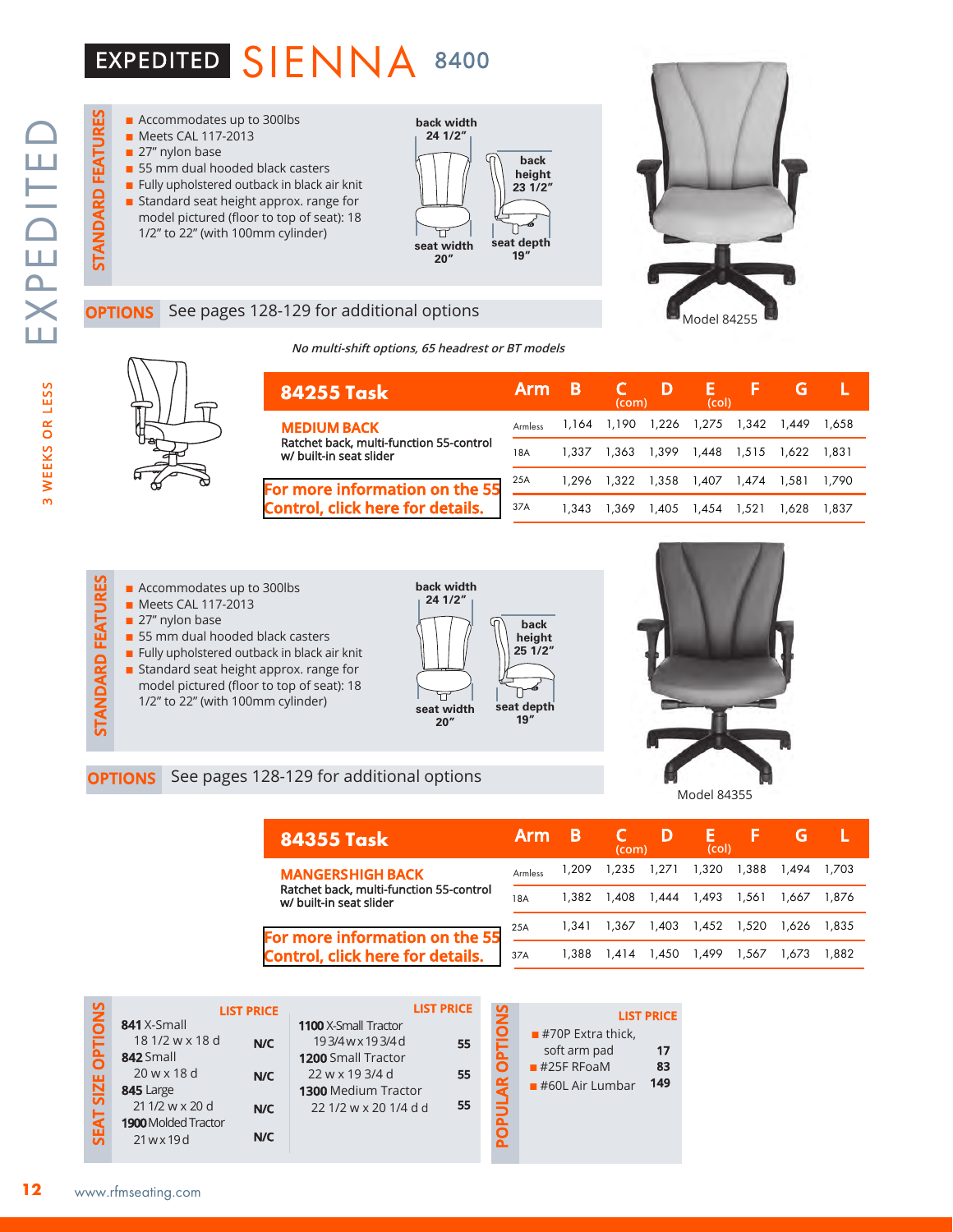

# Model 84214

**Arm B C D E F G L** 

**(com)**

### **OPTIONS** See pages 128-129 for additional options

**8425 Task**



**STANDARD FEATURES**

**STANDARD FEATURES** 

**01A** Fold away arm with vertical and horizontal adjustment and standard 10 pad 219

08A 3 position pivot, vertically and horizontally adjustable arm with standard 10 pad 152

23A Forward angled vertically and horizontally adjustable arm with 10 pad 160

25AVertical and horizontal adjustable "T" arm with standard 10 pad 132

37A4-way, multifunction, vertical and horizontal adjustment w/pad. Pads cannot be changed.

179

| <b>MEDIUM BACK</b><br>Ratchet back, Multi-function 05-control                        | <b>Armless</b> |       |       | 1,014 1,040 1,076 1,125 1,192 |            |       | 1,299 1,508 |       |
|--------------------------------------------------------------------------------------|----------------|-------|-------|-------------------------------|------------|-------|-------------|-------|
| w/seat slider                                                                        |                |       |       |                               |            |       |             |       |
| <b>8428 Task</b>                                                                     | Arm            | B     | (com) | D                             | E<br>(col) | F     | G           | L     |
| <b>MEDIUM BACK</b><br>Ratchet back, multi-function 08-control                        | Armless        | 1.230 | 1,255 | 1,291                         | 1,341      |       | 1,408 1,515 | 1.724 |
| w/built-in seat slider, knee tilt                                                    |                |       |       |                               |            |       |             |       |
|                                                                                      |                |       |       |                               |            |       |             |       |
| <b>84214 Task</b>                                                                    | <b>Arm</b>     | B     | (com) | D                             | E<br>(col) | F     | G           | L     |
| <b>MEDIUM BACK</b>                                                                   | Armless        | 1.014 | 1.040 | 1,076                         | 1,125      | 1,192 | 1,299       | 1,508 |
| Advanced synchro tilt control w/ built-in<br>seat slider, tilt lock and ratchet back |                |       |       |                               |            |       |             |       |
| NS842 Task                                                                           | <b>Arm</b>     | B     | (com) | D                             | E<br>(col) | F     | G           | L     |

Enhanced task 07-control and ratchet back, w/ seat slider **MEDIUM BACK** 

| <b>IONS</b><br><b>LIST PRICE</b><br>841 X-Small<br>1100 X-Small Tractor<br>18 1/2 w x 18 d<br>193/4wx193/4d<br>SEAT SIZE OPT<br>N/C<br>842 Small<br>1200 Small Tractor<br>$20$ w x 18 d<br>22 w x 19 3/4 d<br>N/C<br>845 Large<br>1300 Medium Tractor<br>21 1/2 w x 20 d<br>22 1/2 w x 20 1/4 d<br>N/C<br><b>1900 Molded Tractor</b><br>1500 Deep Tractor<br>N/C<br>24 1/4 w x 19 3/4 d<br>21 w x 19 d | <b>LIST PRICE</b><br>55<br>55<br>55<br>165 | <b>ONS</b><br>ō<br>≃<br>Δ.<br><u>ଚ</u> | <b>LIST</b><br>$\blacksquare$ #70P Extra thick,<br>soft arm pad<br>$#25F$ RFoaM<br>$#60L$ Air Lumbar |
|--------------------------------------------------------------------------------------------------------------------------------------------------------------------------------------------------------------------------------------------------------------------------------------------------------------------------------------------------------------------------------------------------------|--------------------------------------------|----------------------------------------|------------------------------------------------------------------------------------------------------|
|--------------------------------------------------------------------------------------------------------------------------------------------------------------------------------------------------------------------------------------------------------------------------------------------------------------------------------------------------------------------------------------------------------|--------------------------------------------|----------------------------------------|------------------------------------------------------------------------------------------------------|

\*24/7 Upgrade option available on 05, 14, and NS models.



**PRICE** 

soft arm pad **17** n #25F RFoaM **83** 149

**79**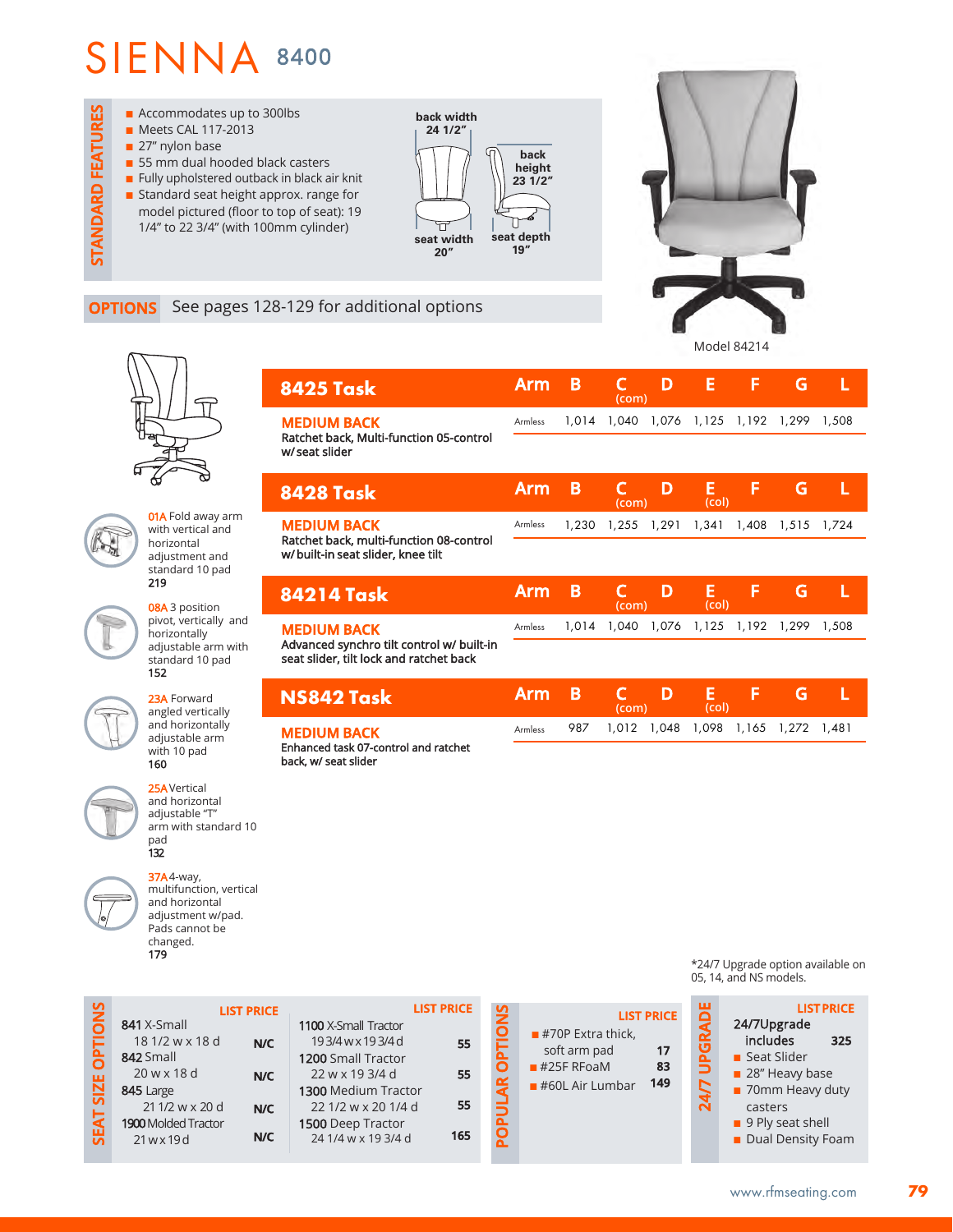

### **OPTIONS** See pages 128-129 for additional options

**8435 Task**



**Arm B C D E F G L** 

**(com) (col)**

1,032 1,057 1,093 1,143 1,210 1,317 1,526

**01A** Fold away arm with vertical and horizontal adjustment and standard 10 pad 219

> 08A 3 position pivot, vertically and horizontally adjustable arm with standard 10 pad 152

23A Forward angled vertically and horizontally adjustable arm with 10 pad 160

> 25AVertical and horizontal adjustable "T" arm with standard 10 pad 132

37A4-way, multifunction, vertical and horizontal adjustment w/pad. Pads cannot be changed. 179

|                                                                                      |         |       | (com) |       | (col)      |             |                   |       |
|--------------------------------------------------------------------------------------|---------|-------|-------|-------|------------|-------------|-------------------|-------|
| <b>MANAGERS HIGH BACK</b>                                                            | Armless | 1.059 | 1.085 | 1,121 |            |             | 1,170 1,238 1,344 | 1,553 |
| Ratchet back, multi-function 05-control<br>w/seat slider                             |         |       |       |       |            |             |                   |       |
| <b>8438 Task</b>                                                                     | Arm     | В     | (com) | D     | Е<br>(col) | F           | G                 |       |
| <b>MANAGERS HIGH BACK</b>                                                            | Armless | 1.275 | 1,300 | 1,337 | 1,386      | 1,453       | 1,560             | 1.769 |
| Ratchet back, multi-function 08-control<br>w/ built-in seat slider, knee tilt        |         |       |       |       |            |             |                   |       |
| <b>84314 Task</b>                                                                    | Arm     | B     | (com) | D     | E<br>(col) | F           | G                 |       |
| <b>MANAGERS HIGH BACK</b>                                                            | Armless | 1.059 | 1.085 | 1,121 |            | 1.170 1.238 | 1.344             | 1,553 |
| Advanced synchro tilt control w/ built-in<br>seat slider, tilt lock and ratchet back |         |       |       |       |            |             |                   |       |
| NS843 Task                                                                           | Arm     | B     |       | D     | E          | F           | G                 |       |

Armless

**MANAGERS HIGH BACK**  Enhanced task 07-control and ratchet back, w/ seat slider

|                                    |                                                                                                                                    | <b>LIST PRICE</b>        |                                                                                                                                                                          | <b>LIST PRICE</b>     | S                             | <b>LIST PRICE</b>                                                                                                                                                            |  |
|------------------------------------|------------------------------------------------------------------------------------------------------------------------------------|--------------------------|--------------------------------------------------------------------------------------------------------------------------------------------------------------------------|-----------------------|-------------------------------|------------------------------------------------------------------------------------------------------------------------------------------------------------------------------|--|
| <b>IONS</b><br>SIZE OPTI<br>SEAT ! | 841 X-Small<br>18 1/2 w x 18 d<br>842 Small<br>$20$ w x 18 d<br>845 Large<br>21 1/2 w x 20 d<br>1900 Molded Tractor<br>21 w x 19 d | N/C<br>N/C<br>N/C<br>N/C | 1100 X-Small Tractor<br>193/4wx193/4d<br>1200 Small Tractor<br>22 w x 19 3/4 d<br>1300 Medium Tractor<br>22 1/2 w x 20 1/4 d<br>1500 Deep Tractor<br>24 1/4 w x 19 3/4 d | 55<br>55<br>55<br>165 | ŠΘ<br>Σ<br>$\alpha$<br>Ω<br>ñ | $n$ #70P Extra thick,<br>soft arm pad<br>17<br>$n$ #25F RFoaM<br>83<br>$n$ #59L Comfort<br>88<br>cut out<br>$n$ #60L Air Lumbar<br>149<br>$n$ #65HR<br>Articulating headrest |  |

\*24/7 Upgrade option available on 05, 14, and NS models.

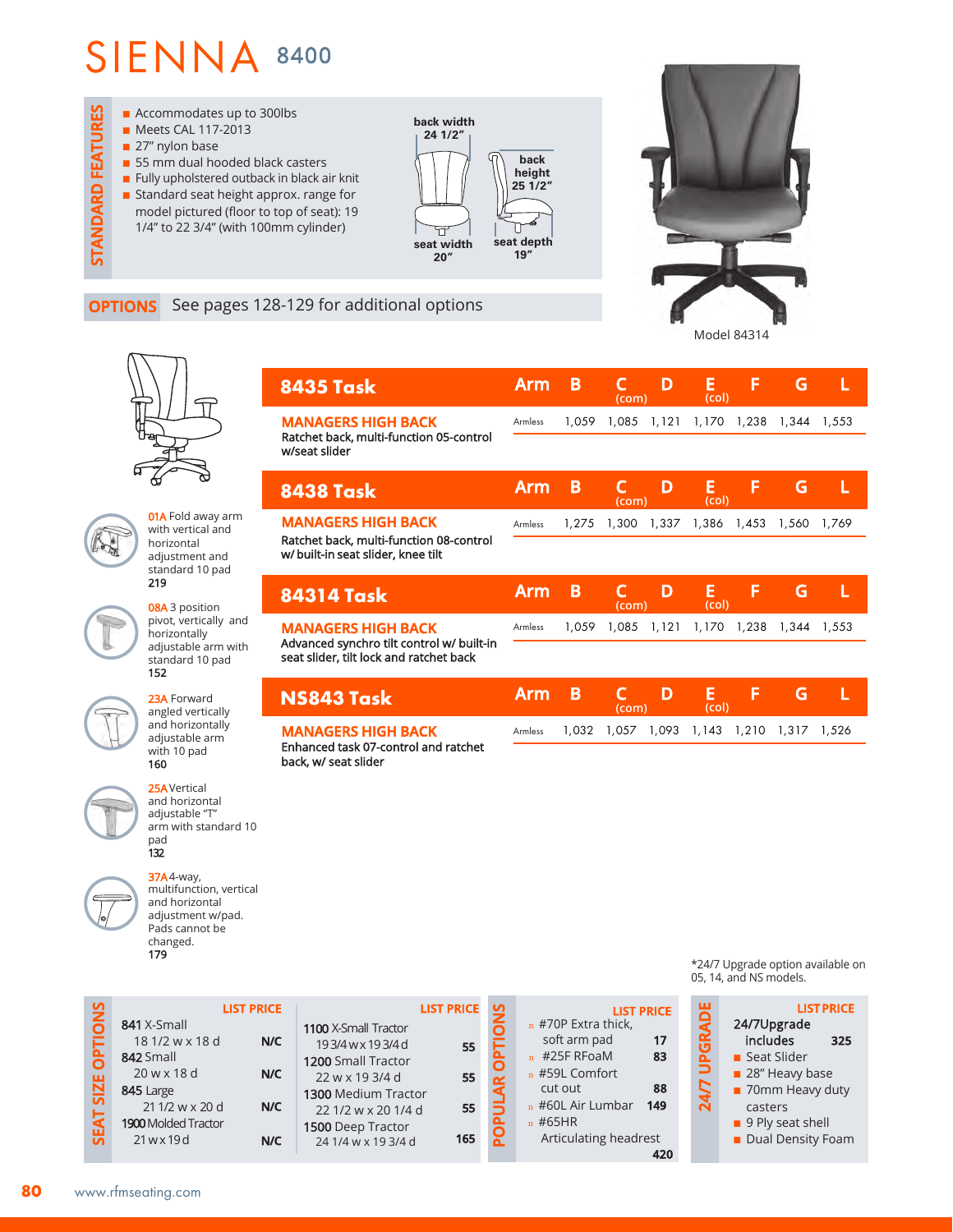

**OPTIONS** See pages 128-129 for additional options

|                                                              | <b>MP844-50CONT Task</b>                                               | Arm        | B     | (com)       | D | Е<br>(col)        | F           | G                 |       |  |
|--------------------------------------------------------------|------------------------------------------------------------------------|------------|-------|-------------|---|-------------------|-------------|-------------------|-------|--|
|                                                              | <b>MANAGERS HIGH BACK</b><br>Ratchet back, Multi-function 50-control   | Armless    | 1,437 | 1,462 1,498 |   | 1,548             | 1,615       | 1,722             | 1.931 |  |
|                                                              | w/seat slider                                                          |            |       |             |   |                   |             |                   |       |  |
|                                                              | <b>M8444-14CONT Task</b>                                               | <b>Arm</b> | B     | C<br>(com)  | D | Е<br>(col)        | F           | G                 |       |  |
| <b>01A</b> Fold away arm<br>with vertical and<br>horizontal  | <b>MANAGERS HIGH BACK</b><br>Advanced synchro tilt control w/ built-in | Armless    | 1,437 |             |   | 1,462 1,498 1,548 |             | 1,615 1,722 1,931 |       |  |
| adjustment and<br>standard 10 pad                            | seat slider, tilt lock and ratchet back                                |            |       |             |   |                   |             |                   |       |  |
| 219<br>08A 3 position                                        | <b>M844N-NS CONT Task</b>                                              | <b>Arm</b> | B     | (com)       | D | Е<br>(col)        | F           | G                 |       |  |
| pivot, vertically and<br>horizontally<br>adjustable arm with | <b>MANAGERS HIGH BACK</b><br>Enhanced task 07-control and ratchet      | Armless    | 1.409 | 1,434 1,471 |   |                   | 1,520 1,587 | 1.694 1.903       |       |  |
| standard 10 pad<br>152                                       | back, w/ seat slider                                                   |            |       |             |   |                   |             |                   |       |  |
|                                                              |                                                                        |            |       |             |   |                   |             |                   |       |  |

Model MP844

23A Forward angled vertically and horizontally adjustable arm with 10 pad 160

25AVertical and horizontal adjustable "T" arm with standard 10 pad 132

multifunction, vertical and horizontal adjustment w/pad. Pads cannot be changed. 179

37A4-way,

Please note: Cross Check, Foundation, and Symphony classic will be warranted for 3 years on 24/7 chairs. All other fabrics are not covered under warranty. To ensure the greatest protection for these chairs, we strongly recommend selecting one of the fabrics with over 250,000 double rubs.

\*400 lbs rated seats only available on 50 and NS models, No Seat

| $\frac{5}{2}$<br>SNO<br><b>LIST PRICE</b><br>$\frac{9}{2}$<br><b>LIST PRICE</b><br><b>LIST PRICE</b><br>*400 lbs rated*<br>$#70P$ Extra thick,<br><b>2062 Small</b><br>252 Small<br>17<br>soft arm pad<br>N/C<br>20 w x 18 d<br>24 w x 20 d<br>295<br><b>TdO</b><br>$#25F$ RFoaM<br>83<br>2063 Medium<br>255 Large<br>149<br>$#60L$ Air Lumbar<br>N/C<br>21 1/2 w x 20 d<br>$24$ w x 21 d<br>295<br><b>SIZE</b><br>149<br>$#70L$ Air Thoracic<br><b>2064 Large</b><br>ភ<br>24 w x 22 d<br>$#68L$ Air Lumbar<br>295<br><b>SEAT</b><br>237<br>& Thoracic<br>မ္ဟ<br>$\blacksquare$ #65HR Articulating<br>headrest<br>420 |  |  | Slider* |  |  |
|-----------------------------------------------------------------------------------------------------------------------------------------------------------------------------------------------------------------------------------------------------------------------------------------------------------------------------------------------------------------------------------------------------------------------------------------------------------------------------------------------------------------------------------------------------------------------------------------------------------------------|--|--|---------|--|--|
|                                                                                                                                                                                                                                                                                                                                                                                                                                                                                                                                                                                                                       |  |  |         |  |  |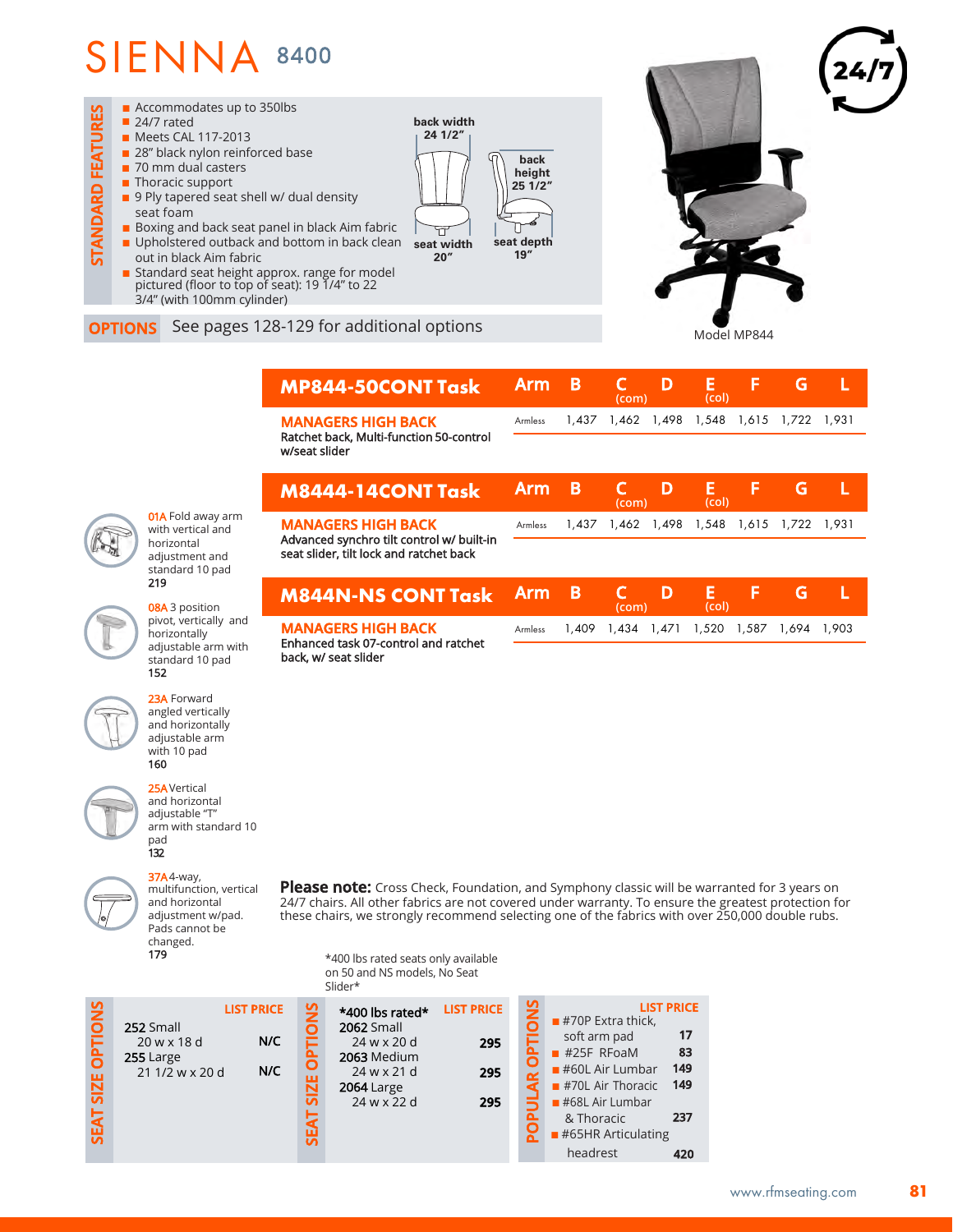

**OPTIONS** No options or substitutions are available







| <b>843 Conference</b>                                                           | Arm        | в     | (com)       |             | (col)       |       |       |       |  |
|---------------------------------------------------------------------------------|------------|-------|-------------|-------------|-------------|-------|-------|-------|--|
| <b>MANAGERS HIGH BACK</b><br>Swivel tilt 07-control with 09A reverse<br>"C" arm | 09A        | 1.059 |             | 1,085 1,121 | 1,170 1,238 |       | 1.344 | 1.553 |  |
| <b>843CH Conference</b>                                                         | <b>Arm</b> | B     | (com)       |             | (col)       |       |       |       |  |
| <b>MANAGERS HIGH BACK</b><br>Swivel tilt 07-control with polished               | 30A        |       | 1.162 1.187 | 1,223       | 1,273       | 1,340 | 1.447 | 1.656 |  |

III U7-control with polished aluminum arms and base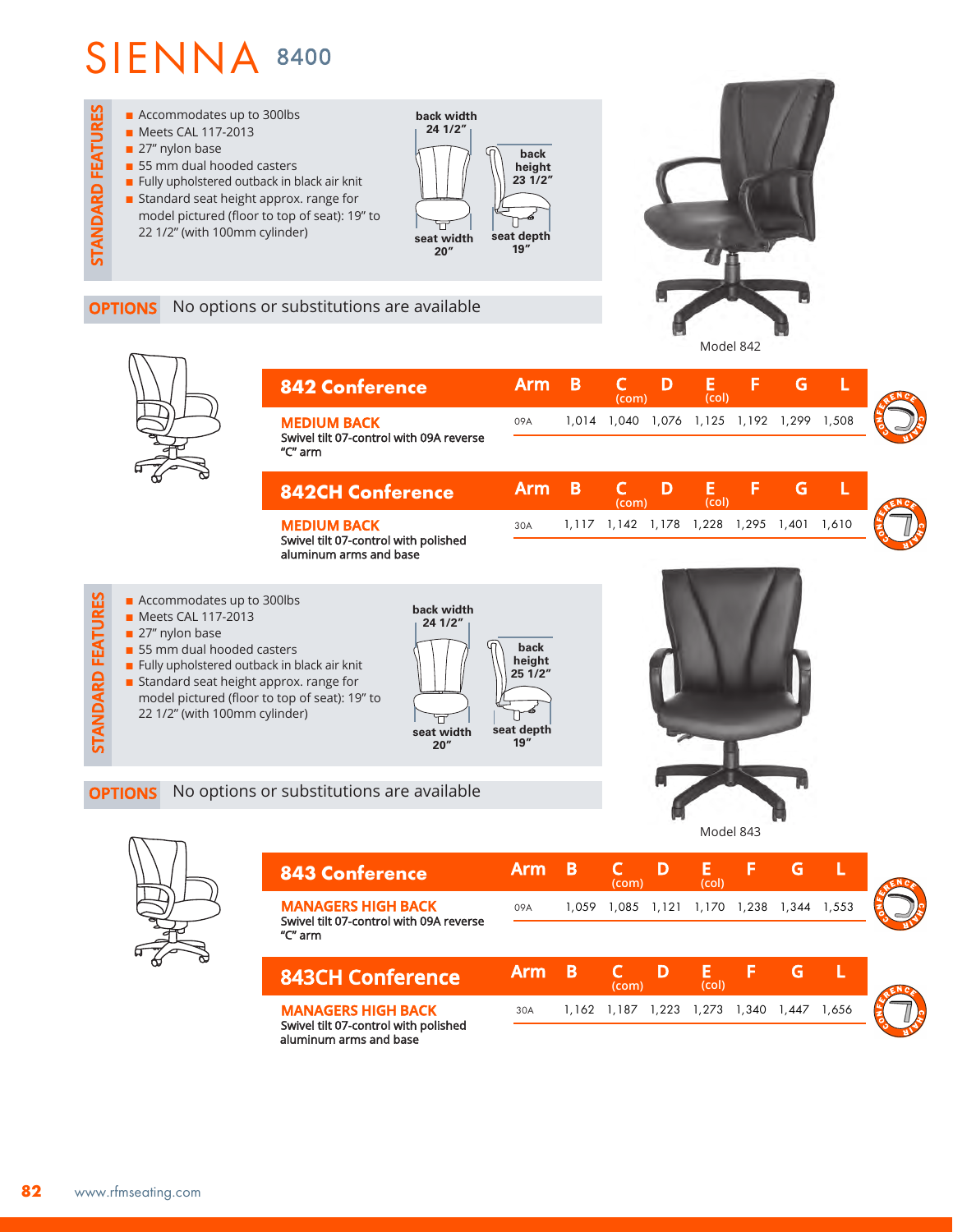

### **OPTIONS** See pages 128-129 for additional options

## Note: please specify stool kit 37200 or 37270



**n** Standard seat height approx. range for model pictured (floor to top of seat): 25" to 32" (with 200mm cylinder)



**OPTIONS** See pages 128-129 for additional options

### Note: please specify stool kit 37200 or 37270

**STANDARD FEATURES**

STANDARD FEATURES

|                                       |                                                                                                                                                                        | 84333-37200 Stool                                                |                                                                                                                                                                                            |                                            | <b>Arm</b>                                                         | B                                                                                                                                                                                                                                        | (com) | D                                  | Е<br>(Co) | F                                                                                                 | G                       |                                 |
|---------------------------------------|------------------------------------------------------------------------------------------------------------------------------------------------------------------------|------------------------------------------------------------------|--------------------------------------------------------------------------------------------------------------------------------------------------------------------------------------------|--------------------------------------------|--------------------------------------------------------------------|------------------------------------------------------------------------------------------------------------------------------------------------------------------------------------------------------------------------------------------|-------|------------------------------------|-----------|---------------------------------------------------------------------------------------------------|-------------------------|---------------------------------|
|                                       |                                                                                                                                                                        | <b>MANAGERS HIGH BACK</b><br>Ratchet back, tri-action 33-control |                                                                                                                                                                                            |                                            | Armless<br>1,186 1,211<br><b>LIST PRICE</b><br>$#70P$ Extra thick. |                                                                                                                                                                                                                                          |       |                                    |           | 1,247 1,297 1,364<br>1,680<br>1,471<br>For 31" - 39" counter heights -<br>request 200 mm cylinder |                         |                                 |
| <b>OPTIONS</b><br>SIZE<br><b>SEAT</b> | <b>LIST PRICE</b><br>841 X-Small<br>18 1/2 w x 18 d<br>842 Small<br>$20$ w x 18 d<br>845 Large<br>21 1/2 w x 20 d<br><b>1900</b> Molded Tractor<br>$21$ w $\times$ 19d | N/C<br>N/C<br>N/C<br>N/C                                         | 1100 X-Small Tractor<br>193/4 w x 193/4 d<br>1200 Small Tractor<br>22 w x 19 3/4 d<br><b>1300 Medium Tractor</b><br>22 1/2 w x 20 1/4 d<br><b>1500</b> Deep Tractor<br>24 1/4 w x 19 3/4 d | <b>LIST PRICE</b><br>55<br>55<br>55<br>165 |                                                                    | soft arm pad<br>$#33SS$ Seat Slider<br>$\blacksquare$ #25F RFoaM<br>$\blacksquare$ #59L Comfort cut out<br>$#60L$ Air lumbar<br>$#16B$ Foot ring base<br>w/60mm no hood caster.<br>Only available<br>in 175mm or<br>$200$ mm<br>cylinder |       | 17<br>55<br>83<br>88<br>149<br>N/C |           |                                                                                                   | request 270 mm cylinder | For 34" - 44" counter heights - |

Model 84333-16B

Model 84233-16B